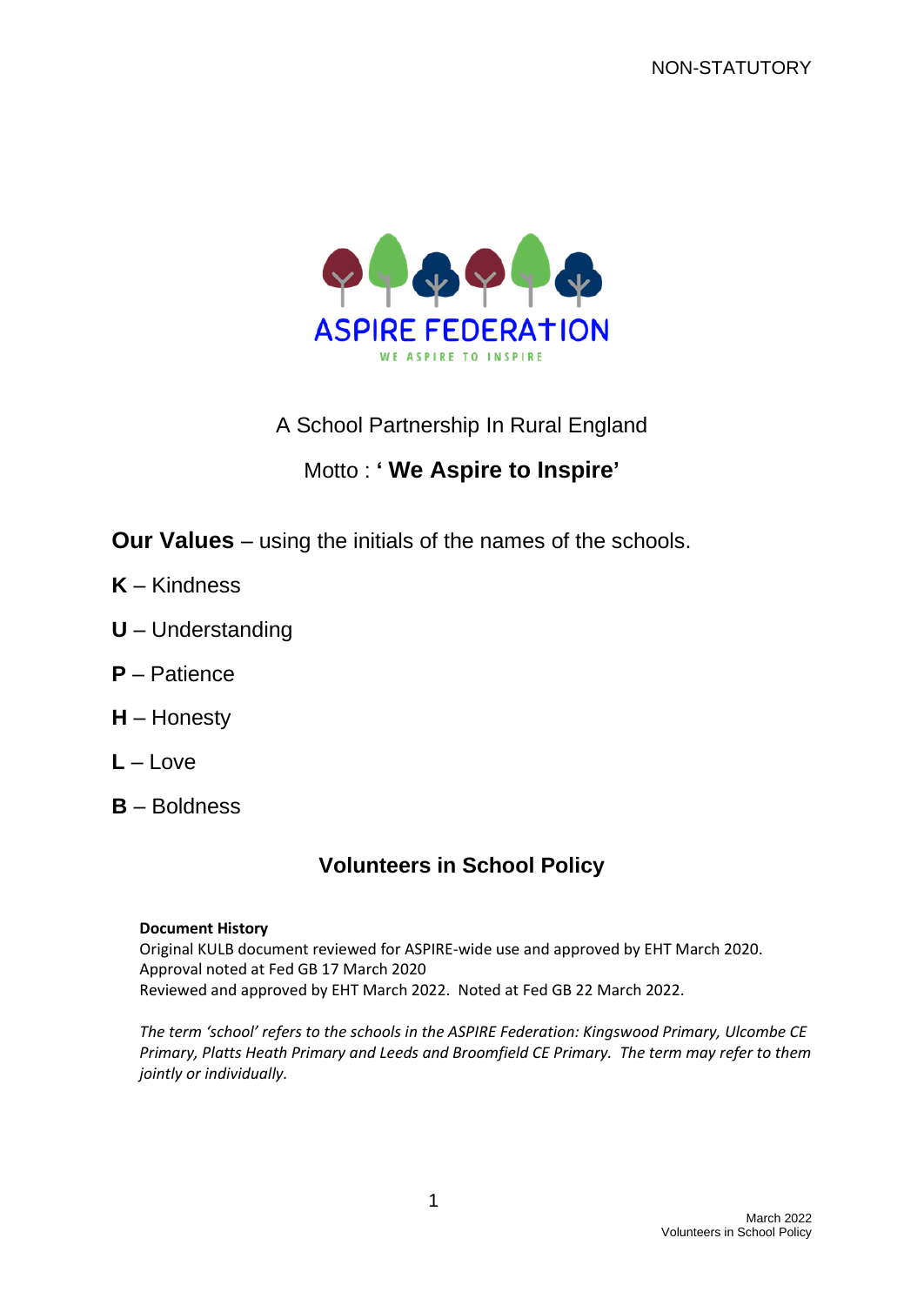At our two Church of England schools this policy will be delivered through strong links made to our Christian values:

#### **Leeds & Broomfield Church of England Primary School**

At Leeds & Broomfield we build strong foundations for all; to learn, flourish and fill their hearts with God's love. Everyone is important, valued and needed to make L&B grow. We give a quality all round nurturing education which develops the whole child; If the rain came we would not fall.

"*As many hands build a house, so many hearts make a school."*

*(Matthew Ch 7 24-27)*

#### **RESPECT RESILIENCE EMPATHY CURIOSITY HONESTY**

Our school Christian Values support the development of the children and all within the school and local community, giving the children and staff a positive outward looking view. The pupils and staff support and help each other and the local community enabling all to flourish.

We have explored the story of Matthew (Ch 7 24-27) showing curiosity, and the children felt empathy for the builder of the house on the sand, but said they must be resilient to try again. Jesus was honest with his followers and people followed and trusted him. The story continues showing how Jesus respected all and everyone who wanted to listen and learn could – no one was turned away. This high level of inclusion and respect is what makes Leeds and Broomfield a great school community to be part of 'many hearts make a school'.

#### **Ulcombe Church of England Primary School**

"*Unity and diversity in the body – one body, many members."*

*(Corinthians Ch 12 12-27)*

#### **HOPE RESPECT ENDURANCE TRUST**

At Ulcombe Church of England Primary School endurance plays an important role in both our social learning and cultural ethos, where children aspire to be the best they can be. Diversity is the key to our curriculum and opportunities to progress and succeed both academically and as individuals are provided – many members working in unity with respect for each other. Hope is at the heart of our school community and is explicitly shown by both children and adults in our school, regardless of where the path of life leads them. Through God's love and trust each individual learns the skills important for them but also adds value to the community as a whole.

We are Ulcombe Church of England Primary School and each one of us is a part of it!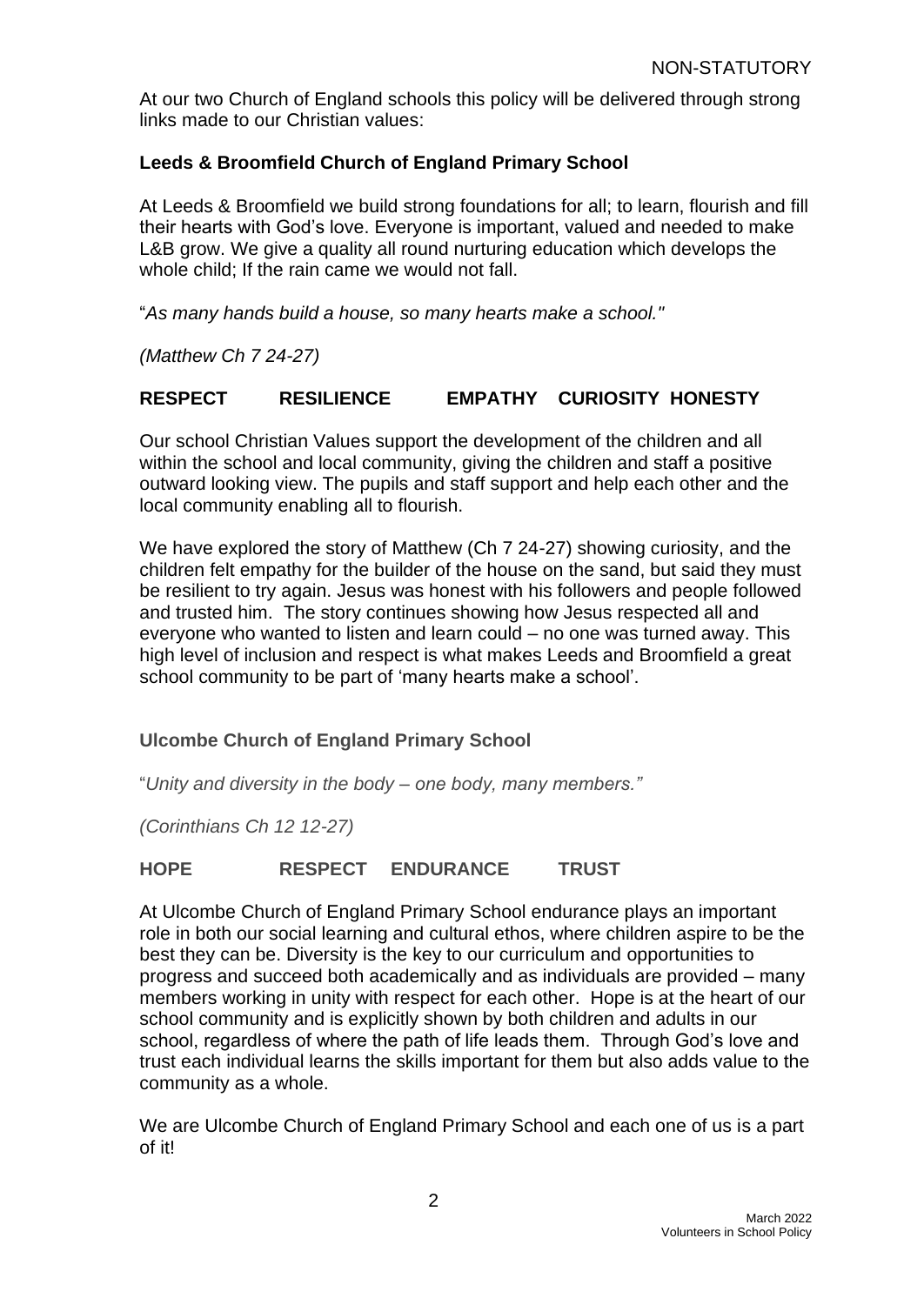### **Table of Contents**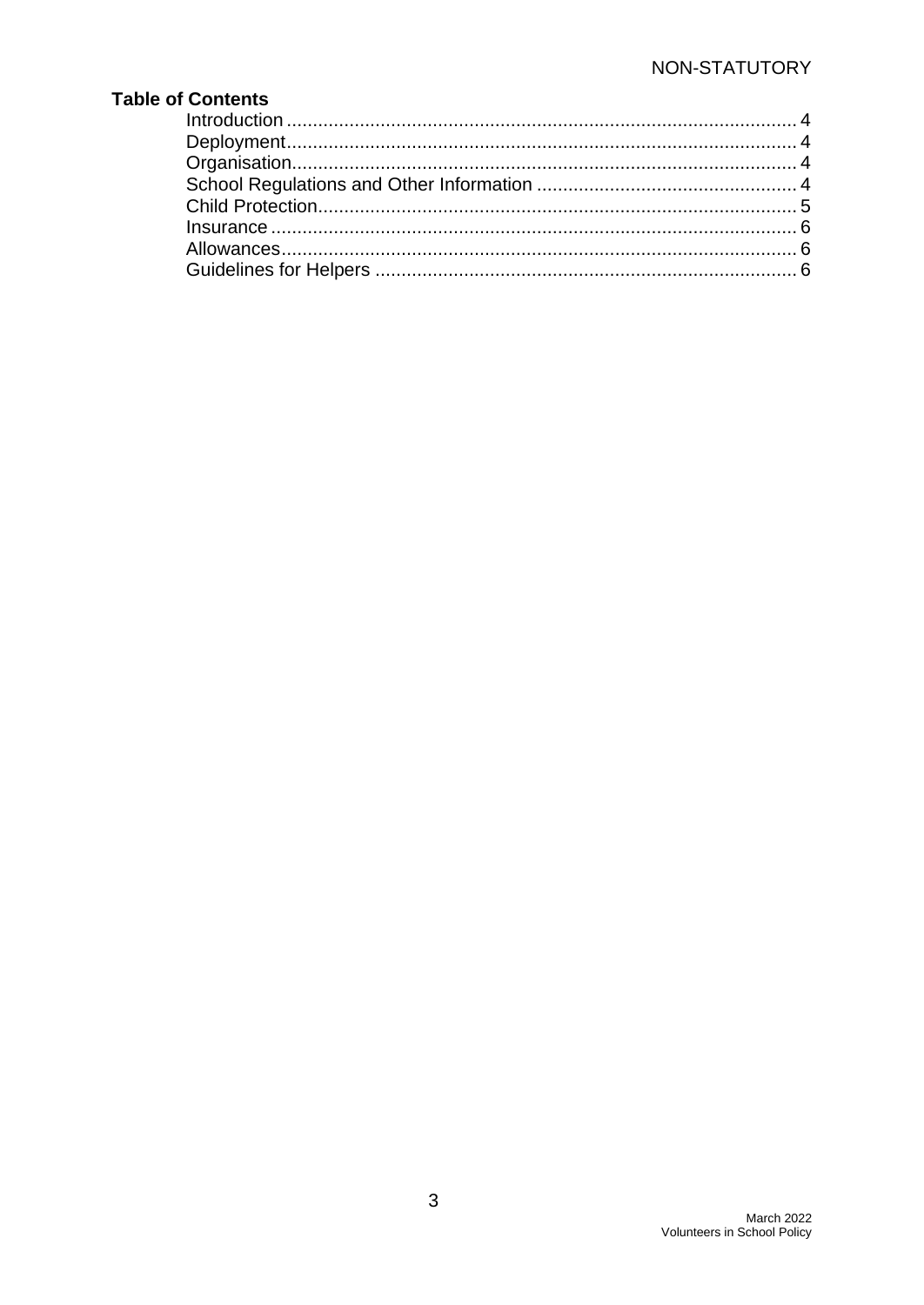#### <span id="page-3-0"></span>**Introduction**

Across ASPIRE, volunteers are a welcome resource for helping to raise children's achievement, complementing the work of Teachers and Teaching Assistants. We feel that our schools will benefit greatly from developing well-planned, active parental and community links through participation by adults in the activities of the school on a voluntary basis. We also feel that the role of volunteers in our schools provide for the enrichment of the pupil's learning experiences, but should not encroach on or restrict professional teaching duties. The deployment of any volunteers, whether for one day or for a number of sessions over a longer period, is managed with care: in particular taking account of the needs of the pupils and the staff to whom they are assigned.

At our schools the Executive Headteacher/Head of School and Governors are mindful of deploying volunteers appropriately. Volunteers are not asked to replace paid staff or given responsibility within the School that would normally be associated with paid employees.

#### <span id="page-3-1"></span>**Deployment**

Volunteers are not asked to carry out duties which:-

Fall normally within a Teacher's responsibility under loco parentis; Fall normally within the job description of a Teacher or member of support staff, i.e. they are not asked to cover the absence of staff from school; Would normally be performed by a contractor engaged by the LEA or by the school; Require them to have unsupervised access to children on a 1:1 basis; NB: the Class teacher remains responsible for the organisation of the class and methods of work.

#### <span id="page-3-2"></span>**Organisation**

During a visit to the school each volunteer is linked with a specific member of staff to whom he or she will be directly responsible. Whilst there should be no significant addition to the workload of the staff member taking responsibility for the volunteer, it is expected that time is taken to ensure the volunteer is adequately inducted into the role and that there is mutual agreement and understanding. This additional responsibility is not compulsory for staff but will only be delegated with the agreement of the employee concerned.

All volunteer are made to feel welcome. The parameters of their role within the school are clearly defined from the outset in order to avoid the possibility of misunderstanding.

#### <span id="page-3-3"></span>**School Regulations and Other Information**

a) In fairness to all concerned, volunteers are made aware of the rules governing behaviour at the School; the key 'dos' and 'don'ts' for children and adults. This includes procedures designed to avoid hazards or risks associated with the tasks that they are being asked to carry out and, importantly, details of first aid and emergency arrangements such as procedures to follow in case of fire.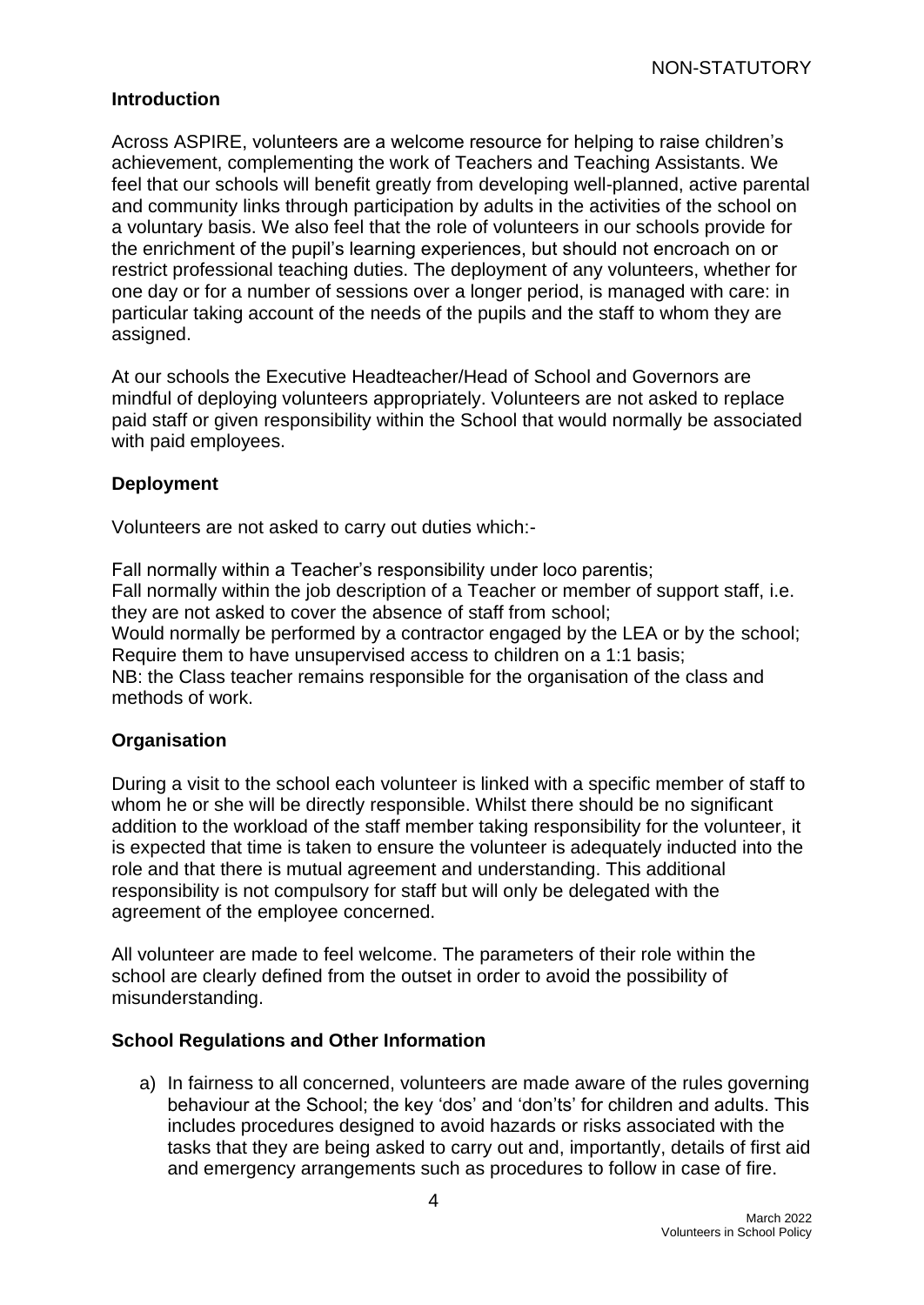- b) As part of their induction to life at the school, volunteers are also provided with basic information such as details of those facilities available to them e.g. staff room, toilets etc.
- c) We feel that it is vital that volunteers are made aware of the following procedures:-
	- expectations with regard to confidentiality;
	- access to information related to pupils and / or staff;
	- expected level of behaviour and an awareness of Professional Codes of Conduct;
	- the school's Equal Opportunities policy especially focussing on issues relating to discrimination and the use of appropriate language;
	- the school's Complaints procedure;
	- the School's Disciplinary procedure.
	- the school's safeguarding policy, and how and where to find and fill in a concern form.

### <span id="page-4-0"></span>**Child Protection**

The Education (Teachers)(Amendment) Regulations 1998 seek to prevent anyone who is barred by the Secretary of State from working in schools circumventing such a bar by working as a volunteer in schools. To ensure that any bar is effective, the school will seek an enhanced DBS check for anyone, including volunteers, who:

- regularly help in the classroom, with extra curricular activities or supervise pupils on school organised holidays or residential visits; or
- have ongoing, substantial, unsupervised access to children.

All volunteers falling in these categories are asked to undertake a Disclosure and Barring Service check.

#### IMPORTANT:

It is the Executive Headteacher's/Head of School's responsibility to ensure that volunteers do not have unsupervised access to children.

The Headteacher will take all reasonable steps to confirm the identity of the person volunteering. The administrator will view, and take a copy of at least two original documents. As part of the checking process:-

- Birth certificate plus if the name has changed, marriage certificate or copy of Deed Poll or Licence;
- Passport;
- Driver's Licence

These regulations do not apply to volunteers such as those who help organize and run fetes or who may assist the school activities on an irregular basis but do apply to volunteers that drive children in cars or minibuses on a regular basis. The latter is covered by a separate 'Transportation of children by volunteers' policy.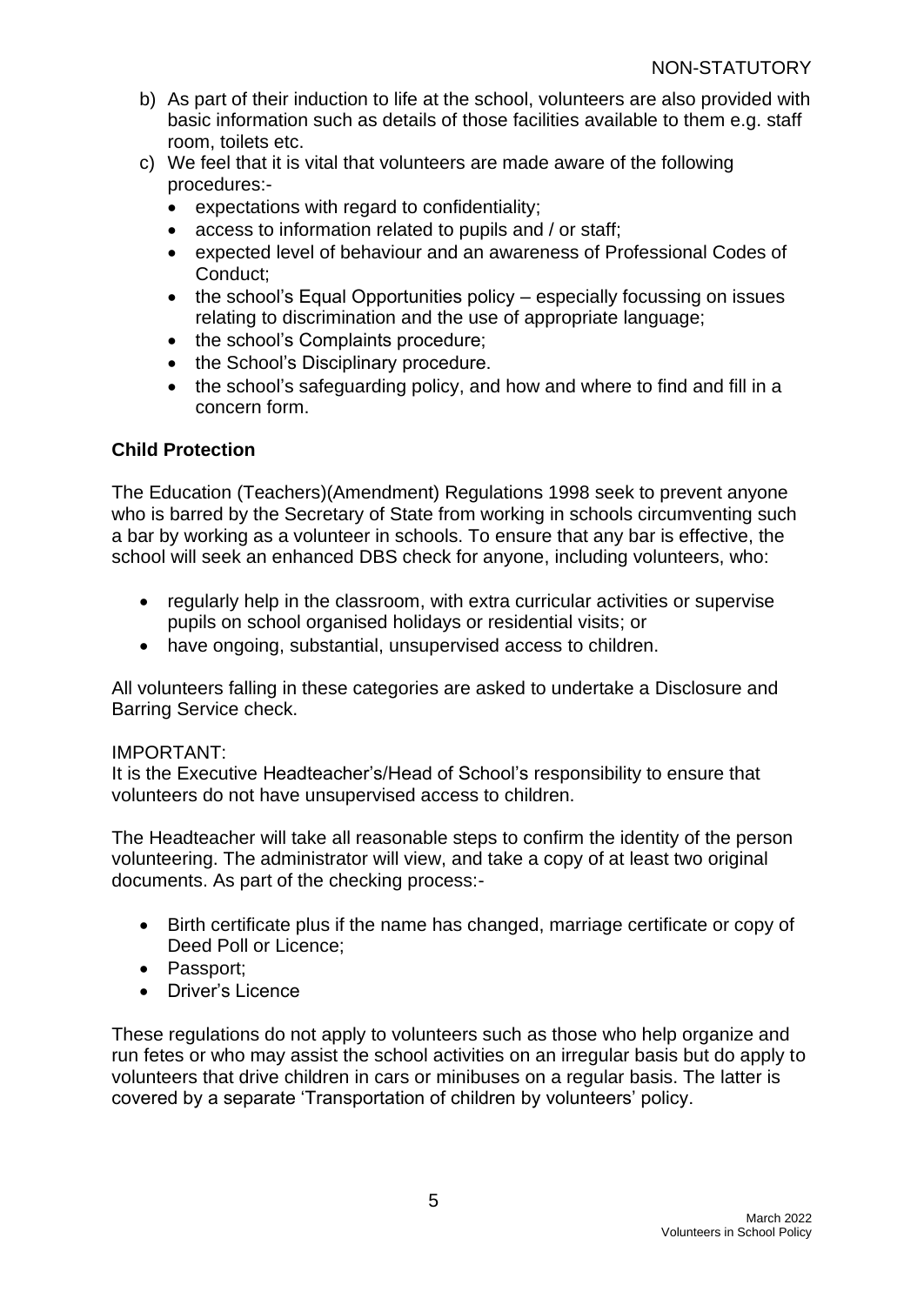#### <span id="page-5-0"></span>**Insurance**

Volunteers are informed about the extent of the insurance cover available. Whilst volunteering for the school they are covered by the LEA for third party liability only and the limitations of this insurance are explained carefully to volunteers. They may wish to make their own arrangements for insuring against theft, personal injury or damage to their own property.

Volunteers using their own car to transport children other than their own children to school events, (sport, music etc) are made aware of the school policy and advised to check with their car insurance company to ensure that they do not contravene their insurance policy conditions.

The school carefully considers all aspects of insurance and safety before deploying volunteers to drive a school minibus. All parties will be made fully aware of the regulations and drivers will be offered appropriate training and instruction before taking children on journeys in vehicles hired by the school.

#### <span id="page-5-1"></span>**Allowances**

Although there is no obligation to make financial reimbursement to volunteers; outof-pocket expenses are available, connected with the tasks they undertake for the school, reimbursed through the school fund, if requested.

State benefits claimed by volunteers can be affected by voluntary work and as such volunteers are advised to refer to Form FB26 available from the local Benefits Office if they are in any doubt about work they may undertake voluntarily. The main points for consideration are that volunteers should remain available for work of claiming unemployment benefits and that disabled volunteers should not undertake voluntary work of a nature similar to that for which they are receiving disability benefit.

#### <span id="page-5-2"></span>**Guidelines for Helpers**

Thank you for joining our band of helpers. We want the time you spend with us to be rewarding, satisfying and enjoyable for you, the pupil and the teacher. These guidelines are designed to help make this happen!

- The teacher is in charge of the class at all times and is responsible for the pupils, legally, morally and educationally.
- Volunteers should always follow the teacher's instructions. Talk with the teacher about how to respond to difficult situations or inappropriate behaviour. Volunteers should expect to be treated with courtesy and respect.
- The volunteer should always make contact if for some reason they cannot attend.
- The teacher should always endeavour to make sure that the volunteer is informed if the class is going to be out during the time that they help or if there are changes to the timetable.
- Volunteers should use the signing-in and out book by the office hatch and wear their badges. If you lose your badge, please let the teacher know so that you can be issued with another one.
- A parent of a child may ask you how their child is progressing. This could be tricky! You will be only too aware that you see a very small part of that child's